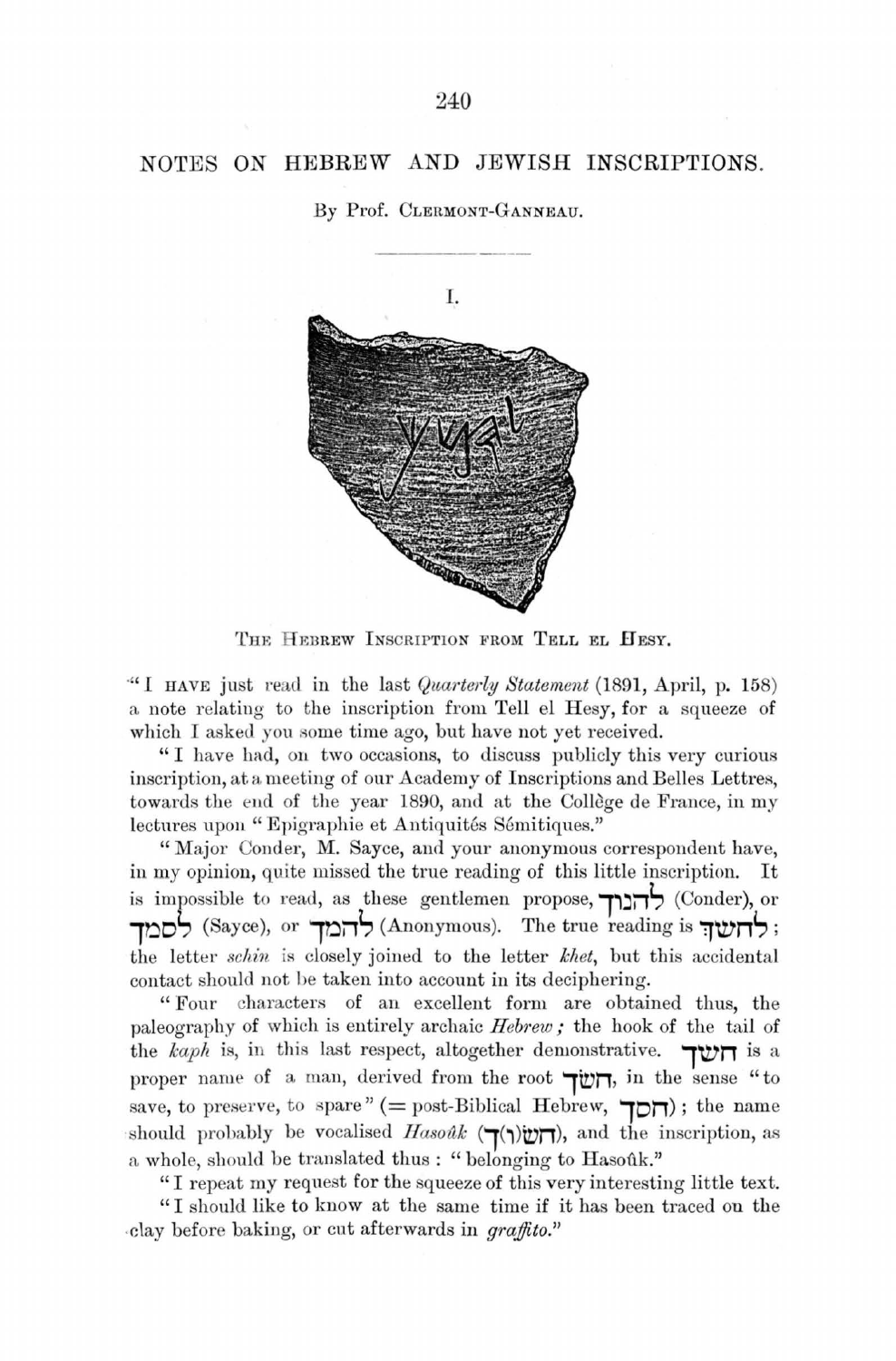## II.

## JEWISH INSCRIPTIONS oN OssuARIES.

*a.* 

" The examination of the squeeze of the Hebrew inscription which I have made, confirms the opinion I expressed in my preceding note to you. It is unquestionably a Hebrew inscription in square cursive characters, bearing the greatest resemblance to those of the ossuaries from the Mount of Offence.<sup>1</sup> The first letter is certain, it is a *schin*. The second is most probably a *larned,* the tracing of which has been interrupted by the slipping of the tool of the stone-cutter. The third looks like a *vau;* on the tracing you first sent me it was reduced to a simple vertical stroke, but the squeeze plainly shows its little triangular head, which removes any doubt one might have of it.

" The only doubtfnl character is the last ; I am disposed to consider it as incomplete, and think that a final *mem* must be seen in it; the restoration **[O]** (i) forcibly suggests itself. One may possibly see in the word thus read the substantive *Schalom*, "peace," or perhaps the proper name of a man, *Sclialloum,* or, better, the proper name of a woman,  $Schalom = Sal6mé.$ 

"I am inclined to think the last explanation correct, having already found on the ossuaries from the Mount of Offence, the woman's Hebrew name *Salome* so written. Moreover, another accessory particularly tends to show that the ossuary was destined to receive the remains of a woman rather than those of a man, namely, the triangular form of the lid. Generally this form of lid in Palestinian ossuaries and even in sarcophagi seems rather to point out the funeral monument of a woman.

" Here is the inscription as I read it from the squeeze  $:$ 



<sup>1</sup>, See'my memoir, "Epigraphes Hébraïques et Grecques sur des Ossuaires Juifs inédits," Paris, 1883.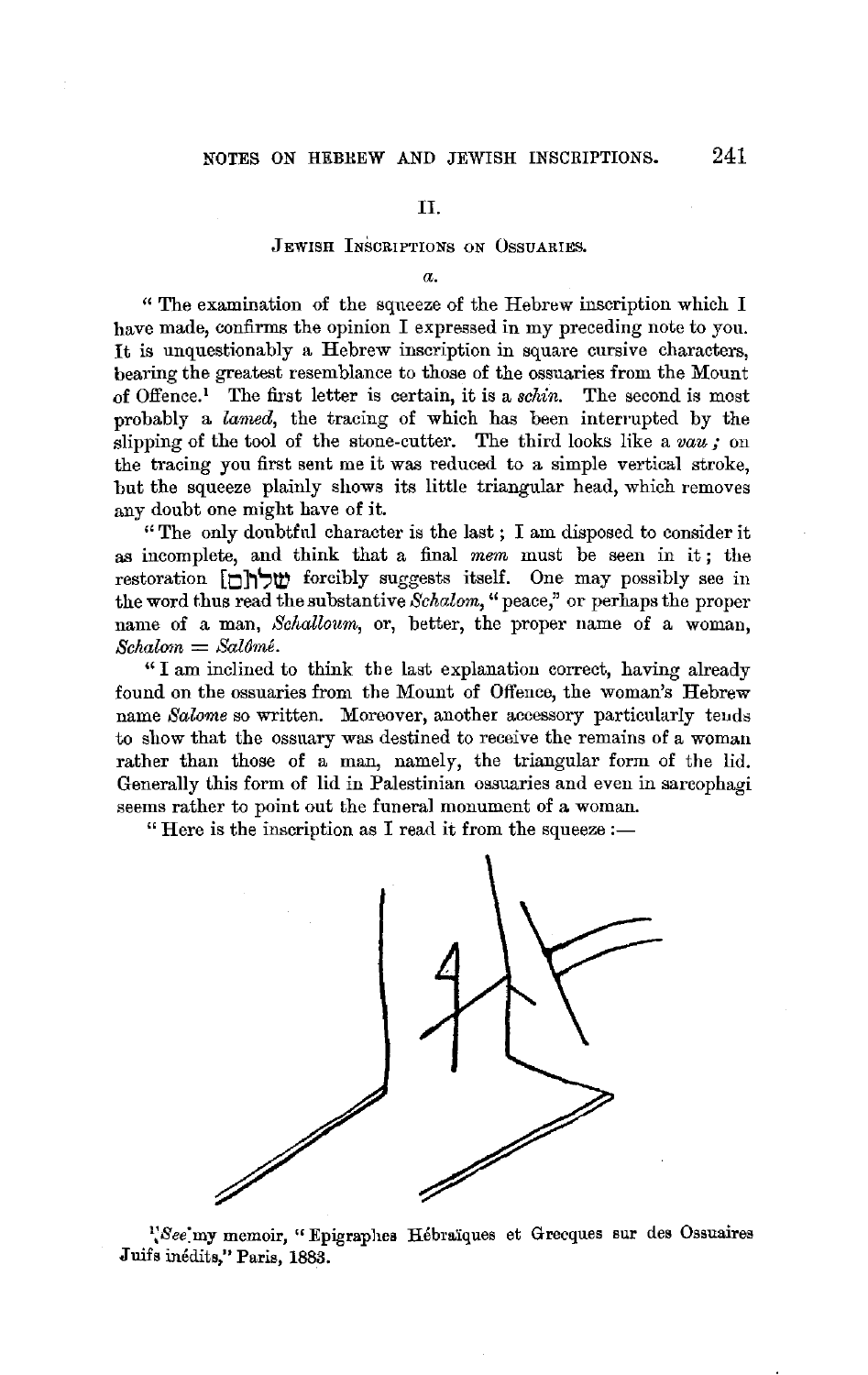



" THE stone cutter had at first written **KOK QC,** having omitted the **P,**  which he afterward superadded. The masculine proper name  $K\rho\acute{o}$  of which the etymological meaning is *saffron,* has already been met with in a Greek inscription in Egypt (proscynème at Wad Fawakher, *Corp. Inscript. Graecar, III, Add.* No. 4716  $d$  44, p. 1197). One of the ossuaries from the Mount of Offence (No. 15 of the memoir before quoted), an ossuary remarkable for its small dimensions, apparently indicating that it was designed to receive the remains of a child, bears the Hebrew name.<br>  $\Gamma$ . I had supposed that this strange name concealed a transcription of a Greek name such as *Κύρικος*, Κούρικος, Κυριακός, &c. I now think that **Oj1"\l'** is no other than *Krokos;* the transcription is strictly that which may be expected according to the rules of Hebrew transcription of Greek, and, on the other hand, we now have positive proof that the name of Kpókos was really in use in the Greco-Jewish onomastics.

*c.* 

"I was unable to make anything of the tracing you sent me, but the squeeze which I now have before me enables me to arrive at the following reading which I consider as almost certain  $:$ 

> ['Ιω]σήπου πενθεροῦ *[ Ll.p]oCToV*

## *(belonging) to Joseph, father(1)-in-law of IJrosos.*

"The inscription is incomplete on the left by reason of a fracture of the monument which cuts off the commencement of the two lines. On the first line the fracture has caused the whole I to disappear and part of the  $\omega$  of the name 'I $\omega \sigma \eta \pi \sigma s$  (genitive case), an exact and well-known transcription of the Hebrew name *Joseph.* I have often met with the letter  $\eta$ under this cursive form in Greek inscriptions on Jewish ossuaries. The *v,* in spite of the singular form that it affects three times, is not doubtful ; this form is interesting for the history of Greek paleography.

"The word  $\pi \epsilon \nu \theta \epsilon \rho \delta \epsilon$  indicates in Greek a relationship with parents by